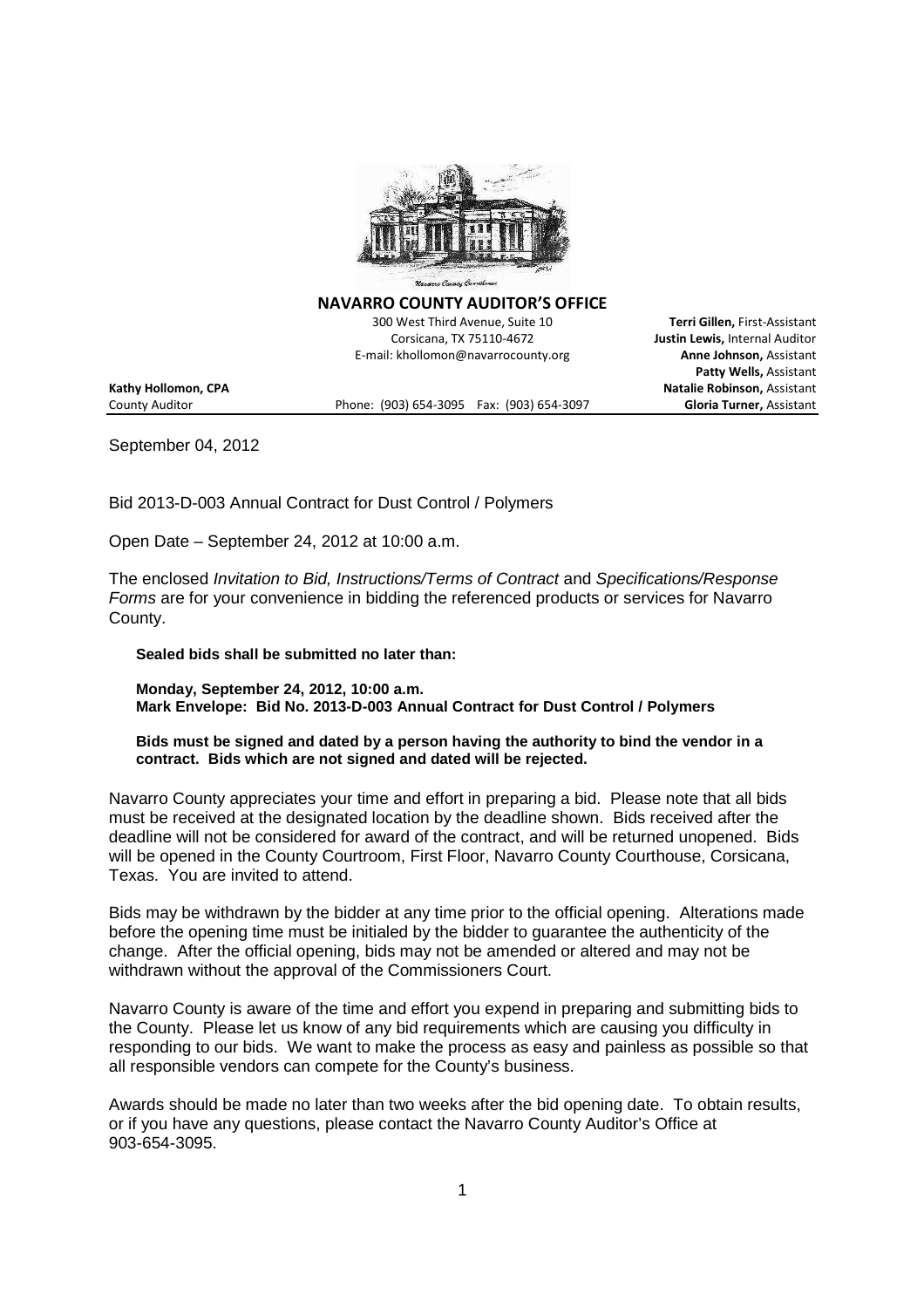By order of the Commissioners Court of Navarro County, Texas, sealed bids will be accepted for:

## **Annual Contract for Dust Control / Polymers**

Navarro County reserves the right to reject any or all bids for the products covered in this bid request and to waive any informalities or defects in the bidding and to accept such bids as it shall deem to be in the best interest of Navarro County.

## **BIDS MUST BE SUBMITTED on the forms included for that purpose on pages 8-14 in this packet**.

Each bid should be signed by a person having the authority to bind the vendor in a contract, placed in a sealed envelope and marked clearly on the outside as shown below:

## **Bids should be clearly marked - Bid No. 2013-D-003 Annual Contract for Dust Control / Polymers**

BIDS SHOULD BE RETURNED TO the following address on or before **Monday, September 24, 2012, no later than 10:00 a.m.**

> Navarro County Auditor's Office Navarro County Courthouse 300 West Third Avenue, Suite 10 Corsicana, Texas 75110

## **FACSIMILE TRANSMITTALS WILL NOT BE ACCEPTED**

**All bids must be received in the County Auditor's Office before the opening date and time.**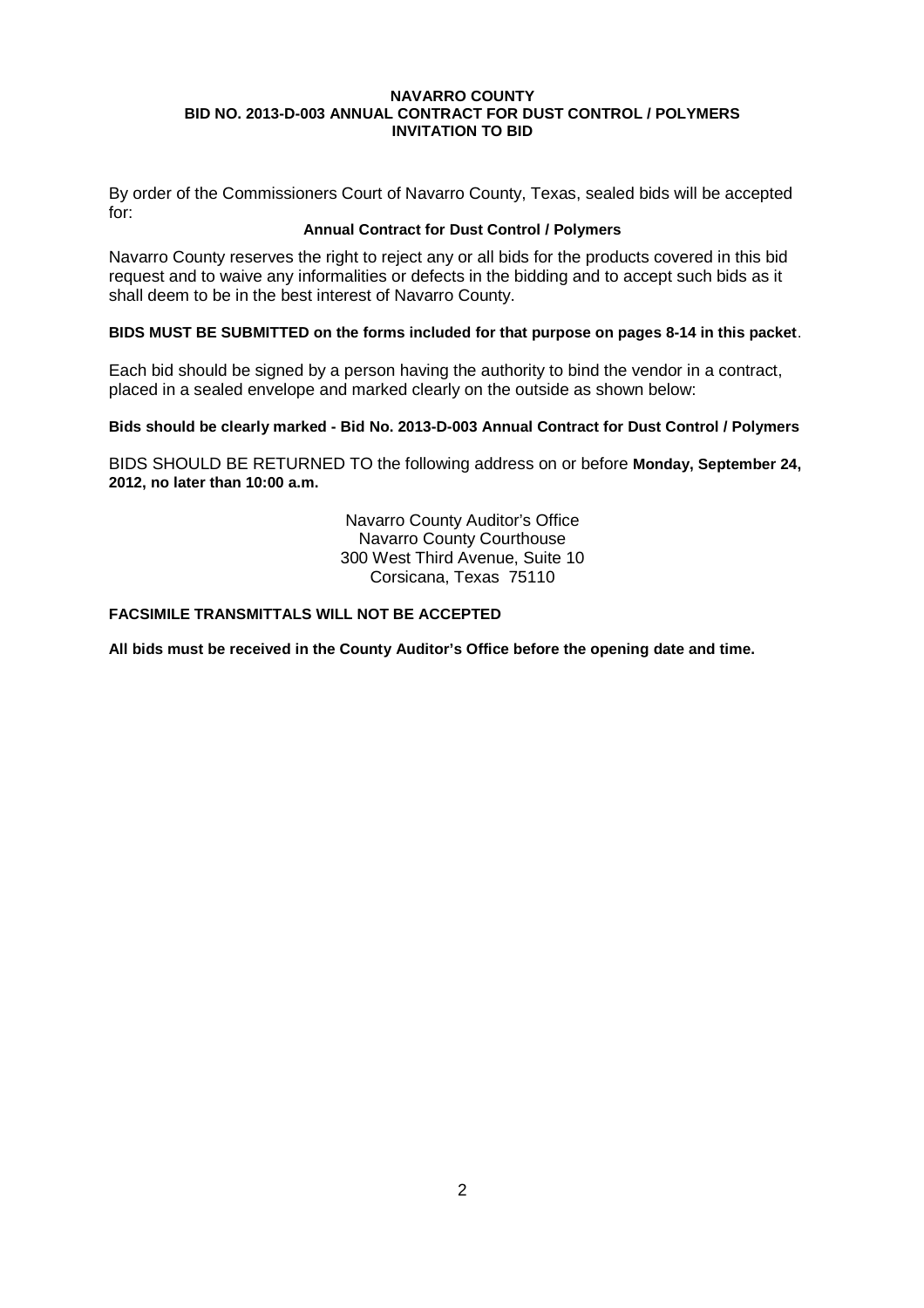Navarro County is requesting bids on Annual Contract(s) for Dust Control / Polymers. Bids must be submitted on the attached forms. By returning this bid with a price quote, vendors certify and agree that:

**Funding:** Funds for payment have been provided through the Navarro County budget approved by the Commissioners Court for the fiscal year ending September 30, 2013.

**Late Bids:** Bids received in the County Auditor's Office after the submission deadline will be considered void and unacceptable. Navarro County is not responsible for lateness or nondelivery of mail, carrier, etc., and the date/time stamp of the County Auditor's Office shall be the official time of receipt.

**Altering Bids:** Bids cannot be altered or amended after the submission deadline. Any interlineation, alteration or erasure made before the opening time must be initialed by the signer of the bid, guaranteeing authenticity.

**Withdrawal of Bid:** A bid may not be withdrawn or canceled by the bidder without the permission of the County for a period of ninety (90) days following the date designated for the receipt of bids, and bidder so agrees upon submittal of their bid.

**Sales Tax:** Navarro County is exempt, by law, from payment of Texas Sales Tax and Federal Excise Tax.

**Contract:** This bid, when properly accepted by Navarro County, shall constitute a contract equally binding between the successful bidder and Navarro County. No different or additional terms will become a part of this contract with the exception of change orders.

**Change Orders:** No oral statement of any person shall modify or otherwise change, or affect, the terms, conditions or specifications stated in the resulting contract. The Navarro County Auditor will make all change orders to the contract in writing.

**Delivery:** All delivery and freight charges (FOB Navarro County Courthouse) are to be included in the bid price.

**Conflict of Interest:** No public official shall have interest in this contract, in accordance with *Vernon's Texas Codes Annotated, Local Government Code*, Title 5, Subtitle C, Chapter 171.

**Ethics:** The bidder shall not offer or accept gifts or anything of value nor enter into any business arrangement with any employee, official or agent of Navarro County.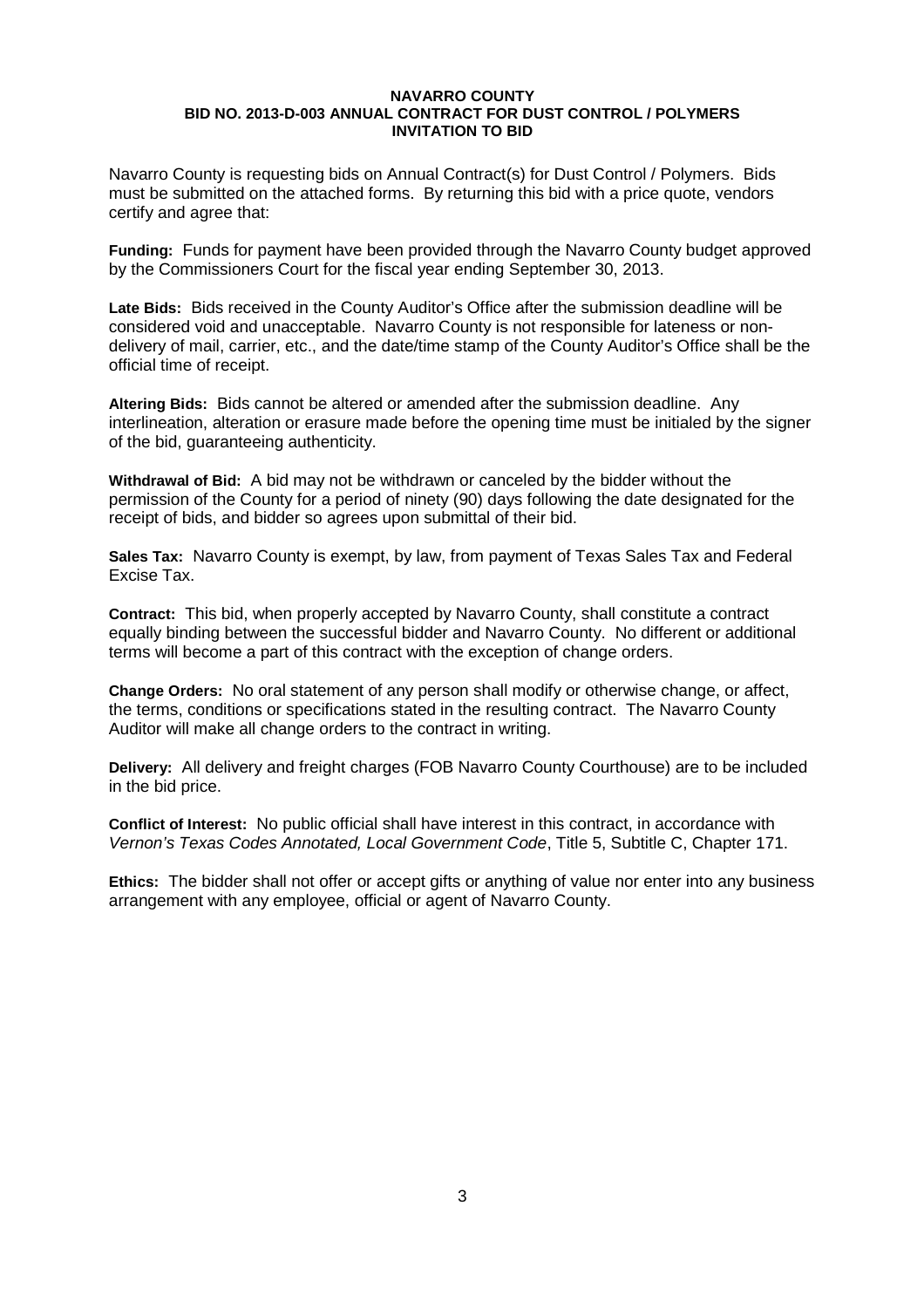**Exceptions/Substitutions:** All bids meeting the intent of this invitation to bid will be considered for award. Bidders taking exception to the specifications, or offering substitutions, shall state these exceptions in the section provided or by attachment as part of this bid. The absence of such a list shall indicate that the bidder has not taken exceptions and shall hold the bidder responsible to perform in strict accordance with the specifications of the invitation. The Navarro County Commissioners Court reserves the right to accept any and all or none of the exception(s)/substitution(s) deemed to be in the best interest of the County.

**Addenda:** Any interpretations, corrections or changes to this *Invitation to Bid* and *Specifications* will be made by addenda. Sole issuing authority of addenda shall be vested in the Navarro County Auditor. Addenda will be mailed to all who are known to have received a copy of this *Invitation to Bid*. Bidders shall acknowledge receipt of all addenda.

**Bids must comply** with all Federal, State, county and local laws concerning these type purchases.

**Davis-Bacon and Related Acts:** Attention is called to the fact that not less than the federally determined prevailing (Davis-Bacon and Related Acts) wage rate, as issued by the Texas Department of Housing and Community Affairs and contained in the contract documents, must be paid on this project. In addition, the successful bidder must ensure that employees and applicants for employment are not discriminated against because of race, color, religion, sex, age or national origin.

**Design, Strength, Quality** of materials must conform to IBC 2006 (International Building Code).

**Minimum Standards for Responsible Prospective Bidders:** A prospective bidder must affirmatively demonstrate their responsibility and meet the following requirements:

- 1. Have adequate financial resources, or the ability to obtain such resources as required;
- 2. Be able to comply with the required or proposed delivery schedule;
- 3. Have a satisfactory record of performance;
- 4. Have a satisfactory record of integrity and ethics, and;
- 5. Be otherwise qualified and eligible to receive an award.

Navarro County may request representation and other information sufficient to determine the bidder's ability to meet these minimum requirements listed above.

**References:** Navarro County requests bidder to supply a list of at least three (3) references where like products have been sold by their company. Include name of reference, address, telephone number and name of representative.

**Bidder Shall Provide,** with this bid response, all documentation required by this *Invitation to Bid*. Failure to provide this information may result in rejection of your bid.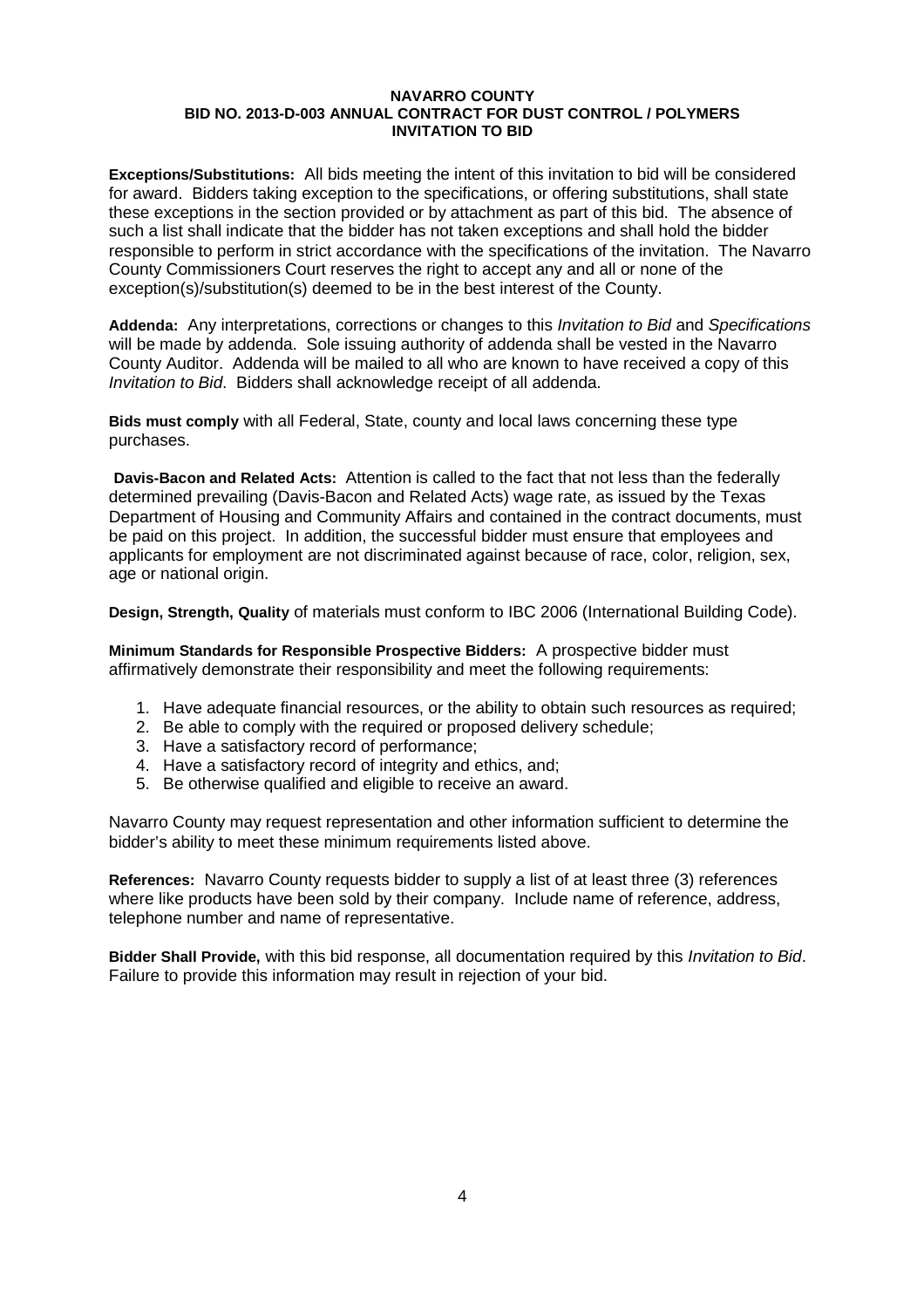**Successful Bidder Shall** defend, indemnify and save harmless Navarro County and all its officers, agents and employees from all suits, actions or other claims of any character, name and description brought for or on account of any injuries or damages received or sustained by any person, persons or property on account of any negligent act or fault of the successful bidder, or of any agent, employee, subcontractor or supplier in the execution of, or performance under, any contract which may result from bid award. Successful bidder indemnifies and will indemnify and save harmless Navarro County from liability, claim or demand on their part, agents, servants, customers and/or employees whether such liability, claim or demand arise from or happening upon or in any of the halls, elevators, entrances, stairways or approaches of or to the facilities within which the occupied premises are located. Successful bidder shall pay any judgment with costs which may be obtained against Navarro County growing out of such injury or damages.

**Insurance Requirements:** Any vendor that conducts business with Navarro County, whether it is for goods and/or services, must maintain lawful workers' compensation requirements and adequate liability limitations.

Within ten (10) days after contract award and prior to the commencement of any work or delivery, the County requires the successful vendor(s) to submit, to the County Auditor's Office, verification of the following coverages, showing Navarro County as the certificate holder with coverage dates inclusive to that of the contract award:

- a. **Workers' Compensation Coverage** meeting the acceptable requirements as established by the Texas Workers' Compensation Ace, Title 5, Subtitle A, Texas Labor Code; and
- b. **General Liability Insurance** meeting the following limits **\$1,000,000 per occurrence/ aggregate**, including products and completed operations coverage.

Vendors and/or their freight contractors must be prepared to show coverage verification prior to entering upon Navarro County Premises.

Failure to comply with lawful requirements or adequate liability requirements may result in delay of payments and/or cancellation of the contract.

**Termination of Contract:** This contract shall remain in effect until contract expires, delivery and acceptance of products and/or performance of services ordered or terminated by either party with thirty (30) days written notice prior to any cancellation. The successful bidder must state therein the reasons for such cancellation. Navarro County reserves the right to award canceled contract to the next lowest responsible bidder as it deems to be in the best interest of the County.

**Termination for Default:** Navarro County reserves the right to terminate the contract for default if Contractor/Bidder breaches any of the terms therein, including warranties of Contractor/Bidder or if the Contractor/Bidder becomes insolvent or commits acts of bankruptcy. Such right of termination is in addition to and not in lieu of any other remedies which Navarro County may have in law or equity. Default may be construed as, but not limited to, failure to deliver the proper goods and/or services within the proper amount of time, and/or to properly perform any and all services required to Navarro County's satisfactions and/or to meet all other obligations and requirements. Navarro County may terminate the contract without cause upon thirty (30) days written notice.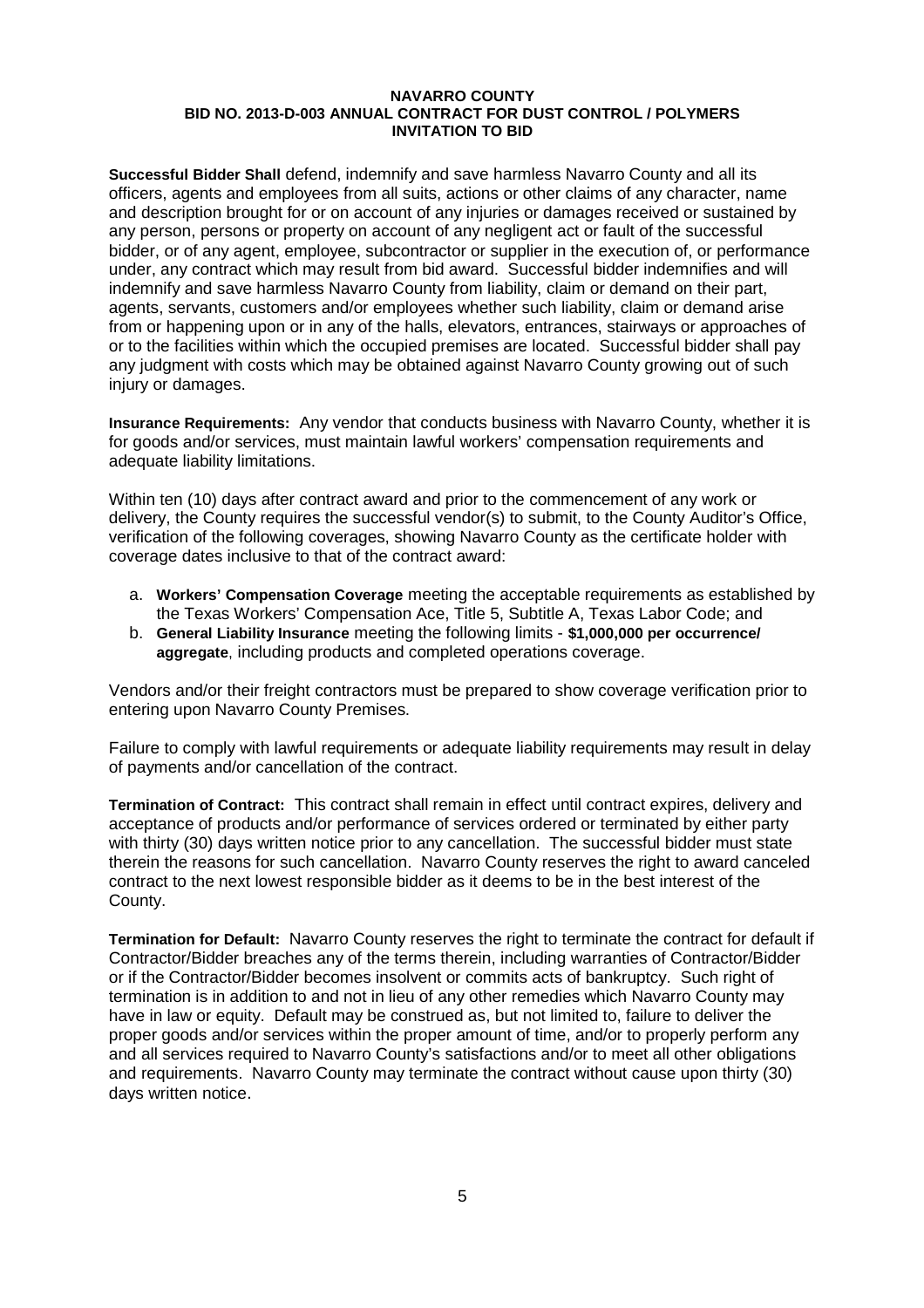**Notice:** Any notice provided by this bid (or required by law) to be given to the successful bidder by Navarro County shall be conclusively deemed to have been given and received on the next day after such written notice has been deposited in the mail in Corsicana, Texas, by Registered or Certified Mail with sufficient postage affixed thereto, provided this shall not prevent the giving of actual notice in any other manner.

**Purchase Order:** A purchase order will be generated by Navarro County to the successful bidder. The purchase order number must appear on all itemized invoices and packing slips. Navarro County will not be held responsible for any orders placed/delivered without a valid current purchase order number.

**Packing Slips** or other suitable shipping documents shall accompany each shipment and shall show: (a) name and address of successful bidder, (b) delivery location, (c) Navarro County purchase order number and (d) descriptive information as to the terms(s) delivered, including description, quantity, number of containers, etc.

**Invoices:** Payment will be made from original vendor invoices only. Shipping documents will be considered informational only and will be held until an invoice is received. The County does not pay from monthly statements. Invoices shall show all information as stated above and mailed directly to the Navarro County Auditor's Office, 300 West Third Avenue, Suite 10, Corsicana, TX 75110.

**Payment** will be made upon receipt and acceptance, by the County, of the items ordered in accordance with the State of Texas "Prompt Payment Act", Article 610f, V.T.C.S. Successful bidder is required to pay subcontractors within ten (10) days.

**Items** supplied under this contract will be subject to the County's approval. Items found defective or not meeting specifications shall be picked up and replaced by the successful bidder at no expense to the County. If an item is not picked up within one (1) week after notification, the item will become a donation to the County for disposition.

**Testing:** Navarro County reserves the right to test equipment, supplies, material and goods proposed for quality, compliance with specifications and ability to meet the needs of the user. Demonstration units must be available for review.

**Warranties:** Contractor/Bidder shall furnish all data pertinent to warranties or guarantees which may apply. Contractor/Bidder may not limit or exclude any implied warranties. Contractor/Bidder warrants that product sold to the County shall conform to the standards established by the U.S. Department of Labor under the Occupational Safety and Health Act of 1970. In the event product does not conform to OSHA Standards, where applicable, Navarro County may return the product for correction or replacement at the Contractor's/Bidder's expense. If Contractor/Bidder fails to make the appropriate correction within a reasonable time, Navarro County may correct at the Contractor's/Bidder's expense.

**Remedies:** The successful bidder and Navarro County agree that both parties have all rights, duties and remedies available as stated in the Uniform Commercial Code.

**Venue:** This agreement will be governed and construed according to the laws of the State of Texas. This agreement is performable in Navarro County, Texas.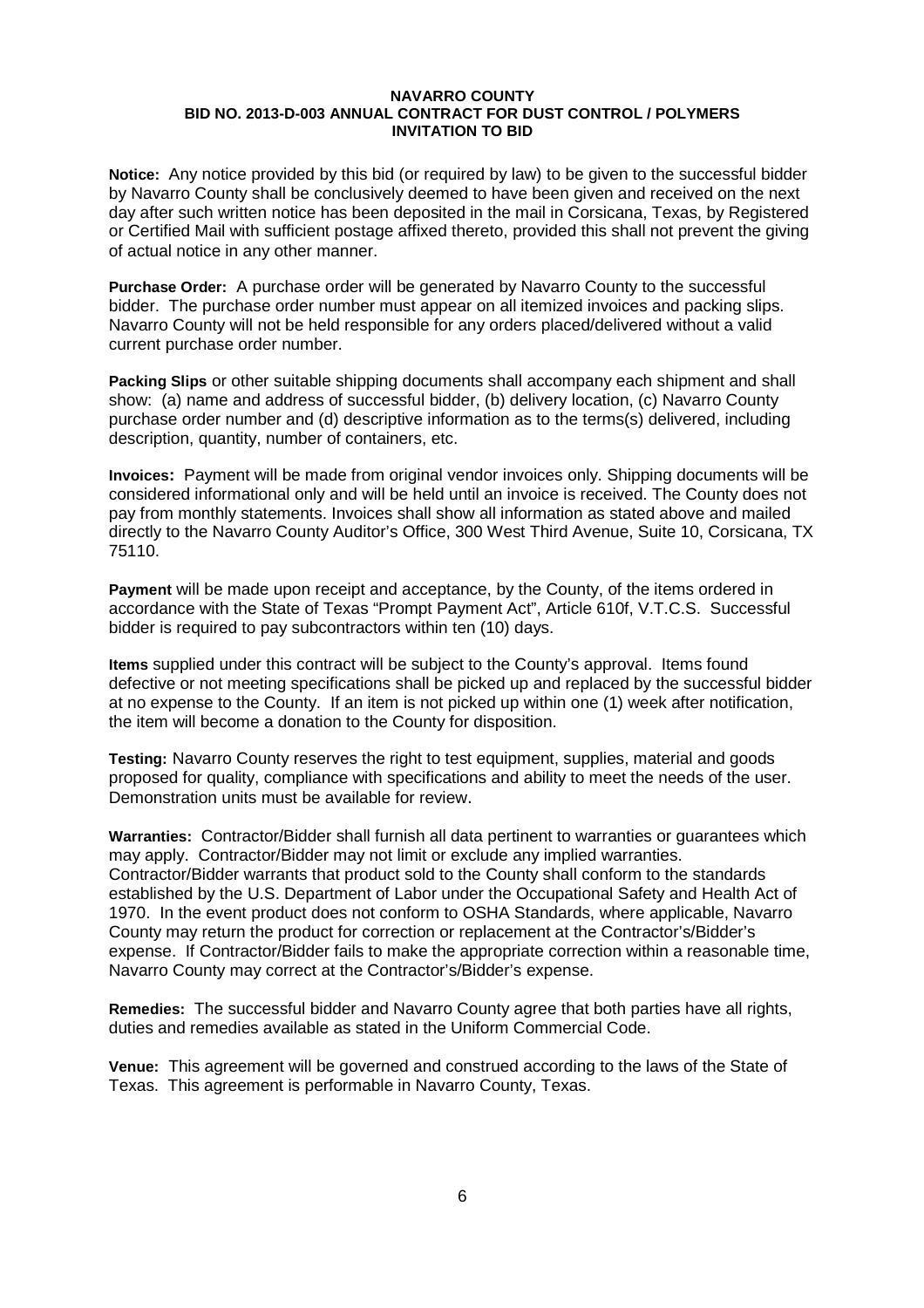**Assignment:** The successful bidder shall not sell, assign, transfer or convey this contract, in whole or in part, without the prior written consent of Navarro County.

**Silence of Specification:** The apparent silence of these specifications as to any detail or to the apparent omission of a detailed description concerning any point, shall be regarded as meaning that only the best commercial practices are to prevail. All interpretations of these specifications shall be made on the basis of this statement.

**Navarro County reserves the right** to make purchases from State Government Contracts or other vendors to meet County needs.

**Any Questions** concerning this *Invitation to Bid* and *Specifications* should be directed to the Navarro County Auditor's Office at 903-654-3095.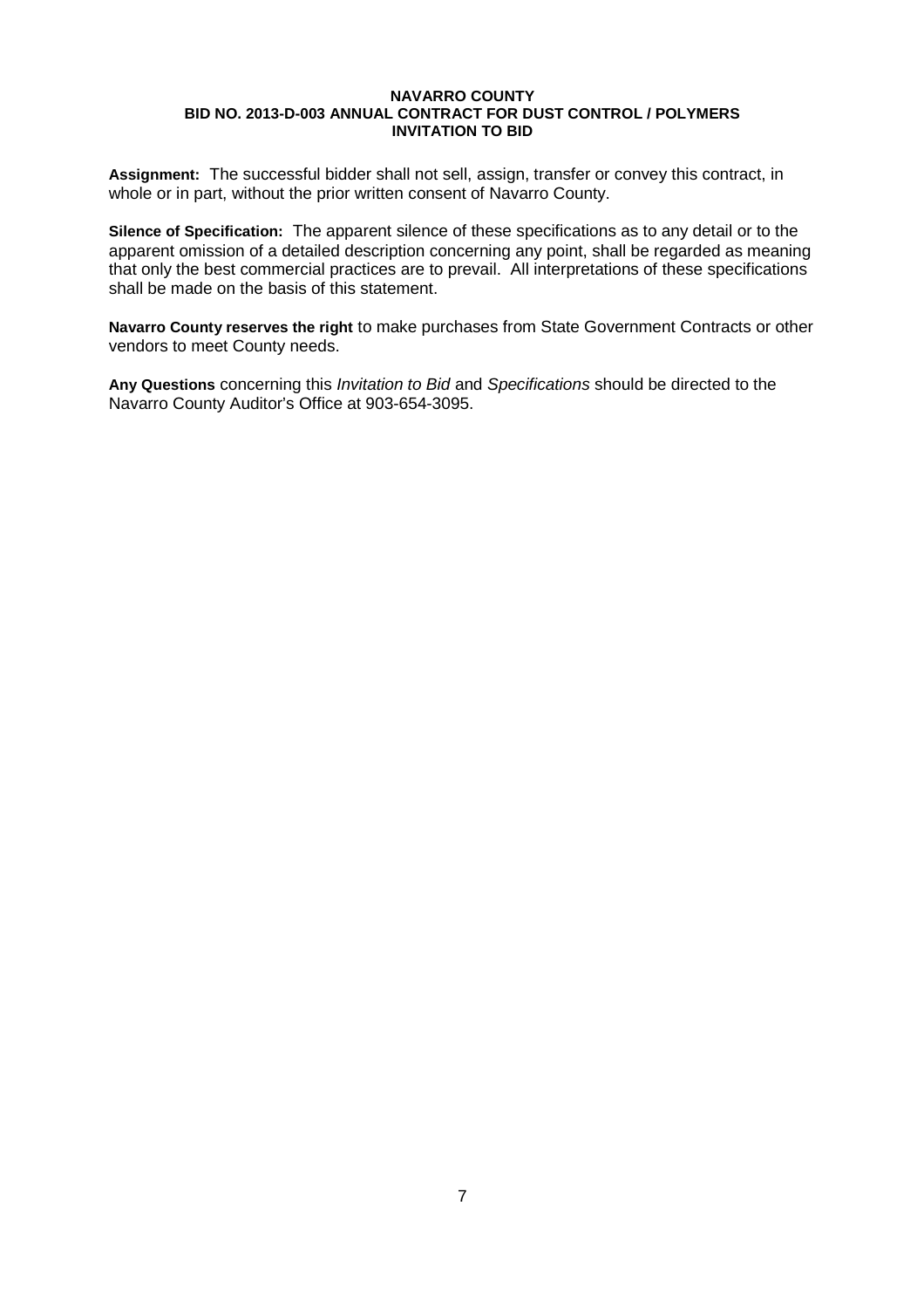Navarro County is requesting bids for an **Annual Contract(s) for Dust Control / Polymers** as described in the following specifications. The contract period will be for twelve (12) months effective October 1, 2012 through September 30, 2013.

## **Bids are binding under the Uniform Commercial Code**.

| FIRM SUBMITTING BID                         |         | FEDERAL ID NUMBER |
|---------------------------------------------|---------|-------------------|
|                                             |         |                   |
|                                             |         |                   |
| <b>ADDRESS</b>                              |         |                   |
|                                             |         |                   |
|                                             |         |                   |
| CITY, STATE, ZIP                            |         |                   |
|                                             |         |                   |
|                                             |         |                   |
| NAME AND TITLE OF INDIVIDUAL SUBMITTING BID |         |                   |
|                                             |         |                   |
|                                             |         |                   |
| TELEPHONE NO.                               | FAX NO. |                   |
|                                             |         |                   |
|                                             |         |                   |
| SIGNATURE OF AUTHORIZED REPRESENTATIVE      |         | <b>DATE</b>       |
|                                             |         |                   |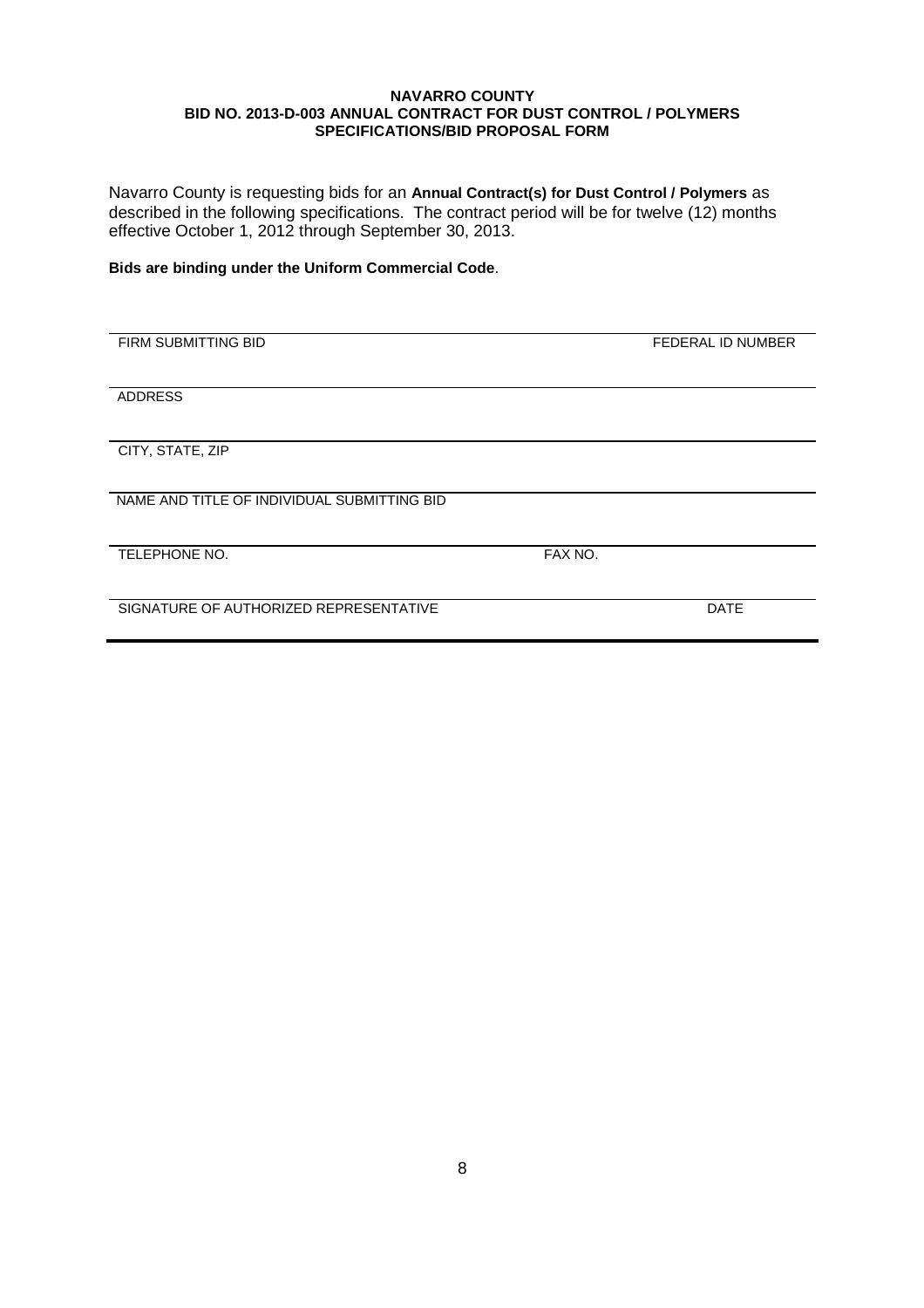## **BID PROPOSAL AFFIDAVIT**

The undersigned certifies that the bid prices in this proposal have been carefully reviewed and are submitted as correct and final. He further certifies that the bidder agrees to furnish any and/or all items upon which prices are extended at the price(s) offered, and upon the conditions contained in the specifications of the Invitation to Bid. The period of acceptance of this bid proposal will be thirty (30) calendar days from the date of the bid opening.

STATE OF TEXAS § COUNTY OF NAVARRO §

|                                                 | BEFORE ME, the undersigned authority, a Notary Public in and for the State of Texas, on this                                                                                                                                         |  |
|-------------------------------------------------|--------------------------------------------------------------------------------------------------------------------------------------------------------------------------------------------------------------------------------------|--|
|                                                 |                                                                                                                                                                                                                                      |  |
|                                                 | being duly sworn, did depose and say: "I, ________________________________, am a duly                                                                                                                                                |  |
|                                                 |                                                                                                                                                                                                                                      |  |
|                                                 | been authorized to execute the foregoing bid proposal on their behalf. I hereby certify that the                                                                                                                                     |  |
|                                                 | foregoing proposal has not been prepared in collusion with any other bidder or other person or                                                                                                                                       |  |
|                                                 | persons engaged in the same line of business prior to the official opening of this bid. Further, I                                                                                                                                   |  |
|                                                 | certify that the bidder is not now, nor has he been for the past six (6) months, directly or                                                                                                                                         |  |
|                                                 | indirectly concerned in any pool or agreement or combination, to control the price of the                                                                                                                                            |  |
|                                                 | services or materials bid on, or to influence any person or persons to bid or not to bid thereon.                                                                                                                                    |  |
|                                                 |                                                                                                                                                                                                                                      |  |
| Telephone:                                      | <u> 1989 - Andrea Stadt Britain, amerikansk politiker (</u>                                                                                                                                                                          |  |
| By: $\frac{1}{(Type of Print Name)}$            |                                                                                                                                                                                                                                      |  |
|                                                 | Signature: <u>with the contract of the contract of the contract of the contract of the contract of the contract of the contract of the contract of the contract of the contract of the contract of the contract of the contract </u> |  |
| <u> 1980 - Johann Barnett, fransk politik (</u> | SUBSCRIBED AND SWORN to before me by the above named on this the _____ day of<br>$\frac{1}{2}$ , 20 $\frac{1}{2}$ .                                                                                                                  |  |

Notary Public in and for the State of Texas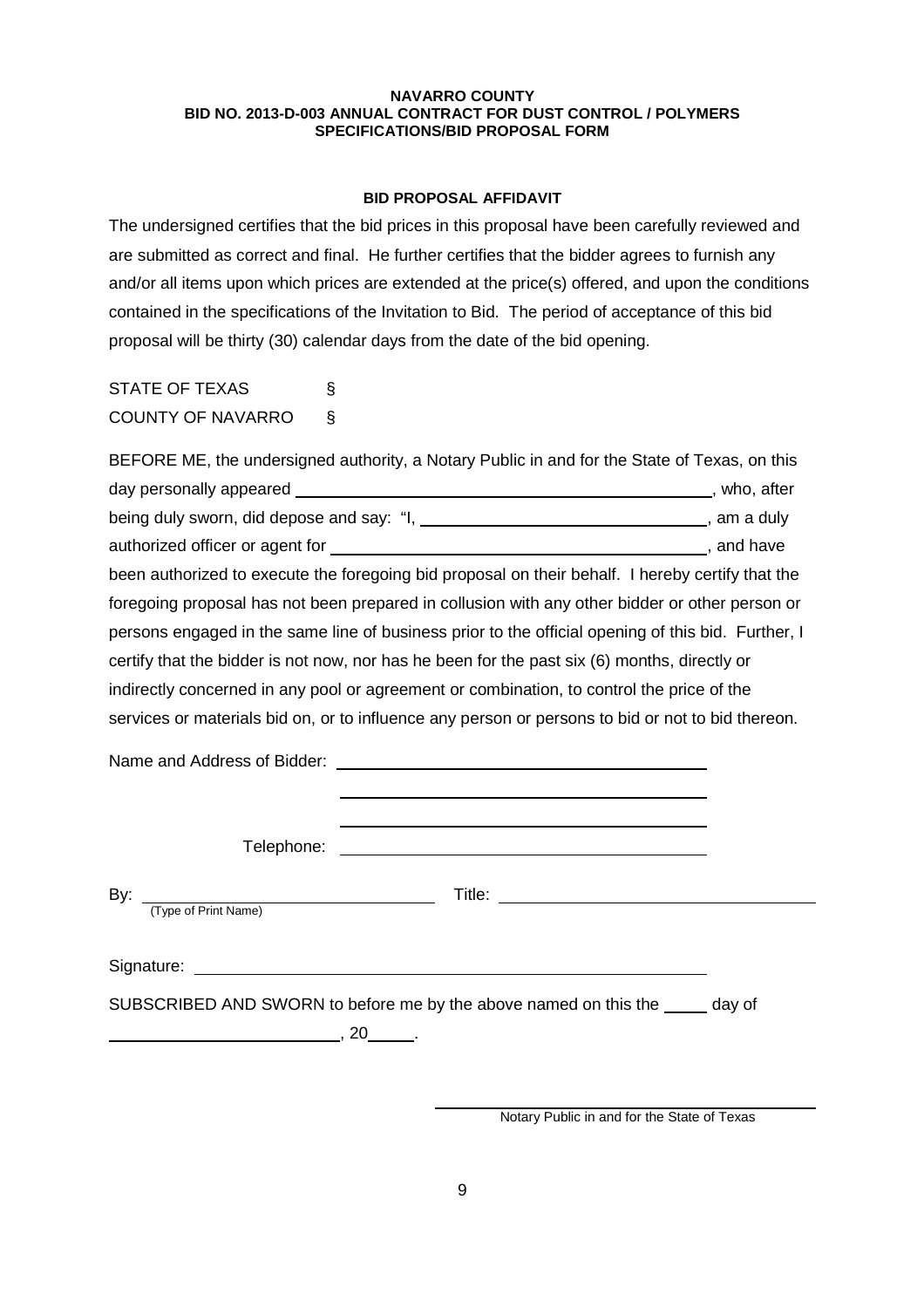## **VENDOR REFERENCES**

Please list three (3) references of current customers who can verify the quality of service your company provides. The County prefers customers of similar size and scope of work to this proposal. **This form must be returned with your proposal.**

|                                       |  | <b>REFERENCE 1</b>                      |  |
|---------------------------------------|--|-----------------------------------------|--|
|                                       |  |                                         |  |
| Address:                              |  |                                         |  |
|                                       |  |                                         |  |
|                                       |  |                                         |  |
|                                       |  |                                         |  |
|                                       |  | <b>REFERENCE 2</b>                      |  |
| Address:                              |  |                                         |  |
|                                       |  |                                         |  |
|                                       |  |                                         |  |
|                                       |  |                                         |  |
|                                       |  | <b>REFERENCE 3</b>                      |  |
| Address:                              |  |                                         |  |
|                                       |  |                                         |  |
|                                       |  |                                         |  |
| Contract Period: ____________________ |  | Scope of Work: ________________________ |  |

10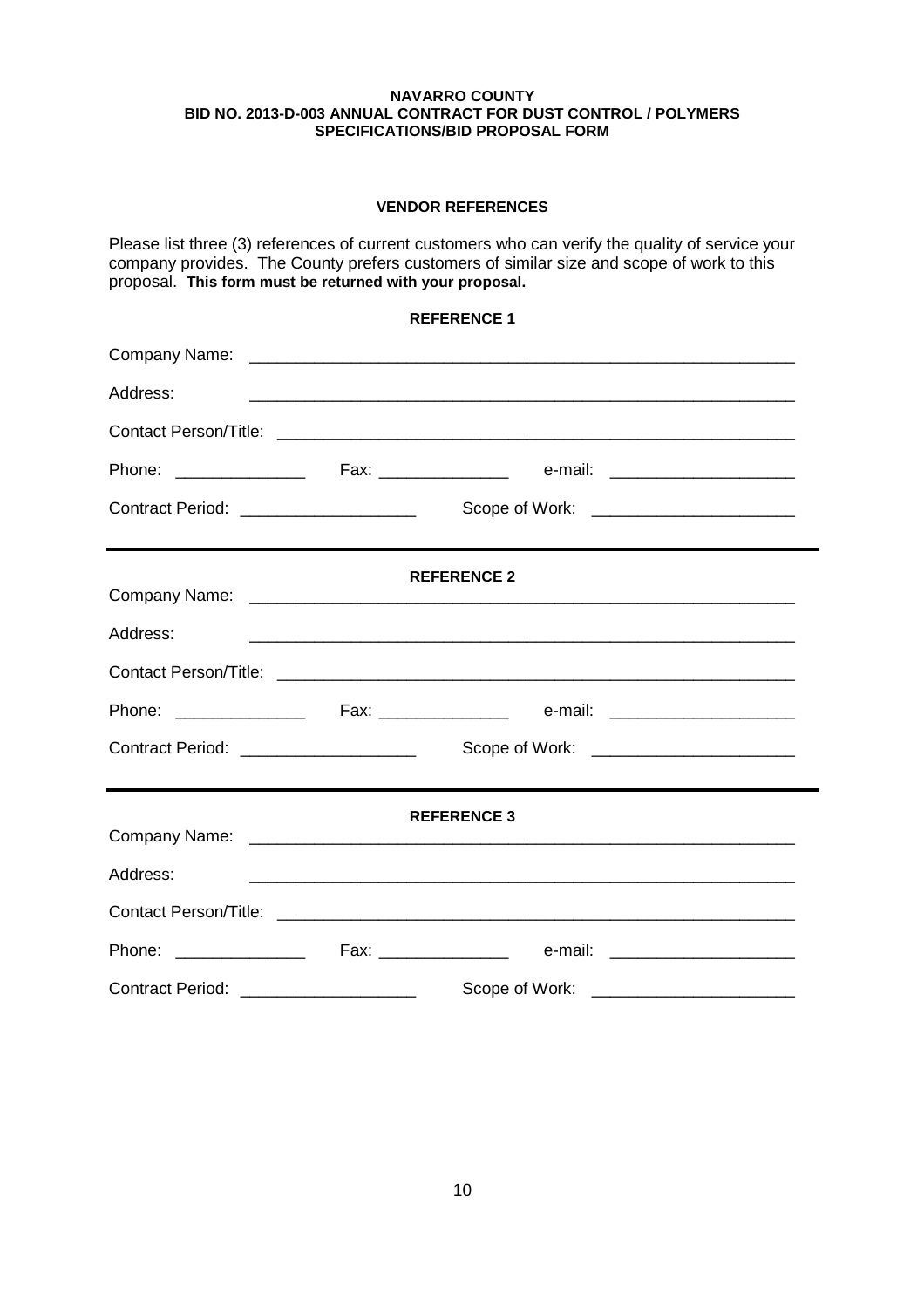| <b>COMPANY SUBMITTING BID</b>                                                                                                                                                                                                                                                                     |         |        | FEDERAL ID NUMBER |
|---------------------------------------------------------------------------------------------------------------------------------------------------------------------------------------------------------------------------------------------------------------------------------------------------|---------|--------|-------------------|
| <b>ADDRESS</b>                                                                                                                                                                                                                                                                                    |         |        |                   |
| CITY, STATE, ZIP                                                                                                                                                                                                                                                                                  |         |        |                   |
| NAME AND TITLE OF INDIVIDUAL SUBMITTING BID                                                                                                                                                                                                                                                       |         |        |                   |
| TELEPHONE NO.                                                                                                                                                                                                                                                                                     | FAX NO. | E-MAIL |                   |
| SIGNATURE OF AUTHORIZED REPRESENTATIVE                                                                                                                                                                                                                                                            |         |        | <b>DATE</b>       |
| The following products are included in this bid:                                                                                                                                                                                                                                                  |         |        |                   |
| Asphalts, Oils and Emulsions - Item 300 (State Specifications):<br>Description of Product Being Bid Network and Secretary Annual Secretary Annual Secretary Annual Secretary Annual Secretary Annual Secretary Annual Secretary Annual Secretary Annual Secretary Annual Secretary Annual Secreta |         |        |                   |
|                                                                                                                                                                                                                                                                                                   |         |        |                   |
| Material only -                                                                                                                                                                                                                                                                                   |         |        |                   |
| Applied to road in Pct 1 - \$ ____________________________ per ton                                                                                                                                                                                                                                |         |        |                   |
| Applied to road in Pct 2 - \$ ___________________________ per ton                                                                                                                                                                                                                                 |         |        |                   |
| Applied to road in Pct 3 - \$ __________________________ per ton                                                                                                                                                                                                                                  |         |        |                   |
| Applied to road in Pct 4 - \$ __________________________ per ton                                                                                                                                                                                                                                  |         |        |                   |
| <b>Emulsified Asphalt Treatment - Item 314 (State Specifications):</b><br>Description of Product Being Bid New York Changes and Theorem 2014                                                                                                                                                      |         |        |                   |
|                                                                                                                                                                                                                                                                                                   |         |        |                   |
| Material only -                                                                                                                                                                                                                                                                                   |         |        |                   |
| Applied to road in Pct 1 - \$ __________________________ per ton                                                                                                                                                                                                                                  |         |        |                   |
| Applied to road in Pct 2 - \$                                                                                                                                                                                                                                                                     |         |        |                   |
| Applied to road in Pct 3 - \$ __________________________ per ton                                                                                                                                                                                                                                  |         |        |                   |
| Applied to road in Pct 4 - \$ ___________________________ per ton                                                                                                                                                                                                                                 |         |        |                   |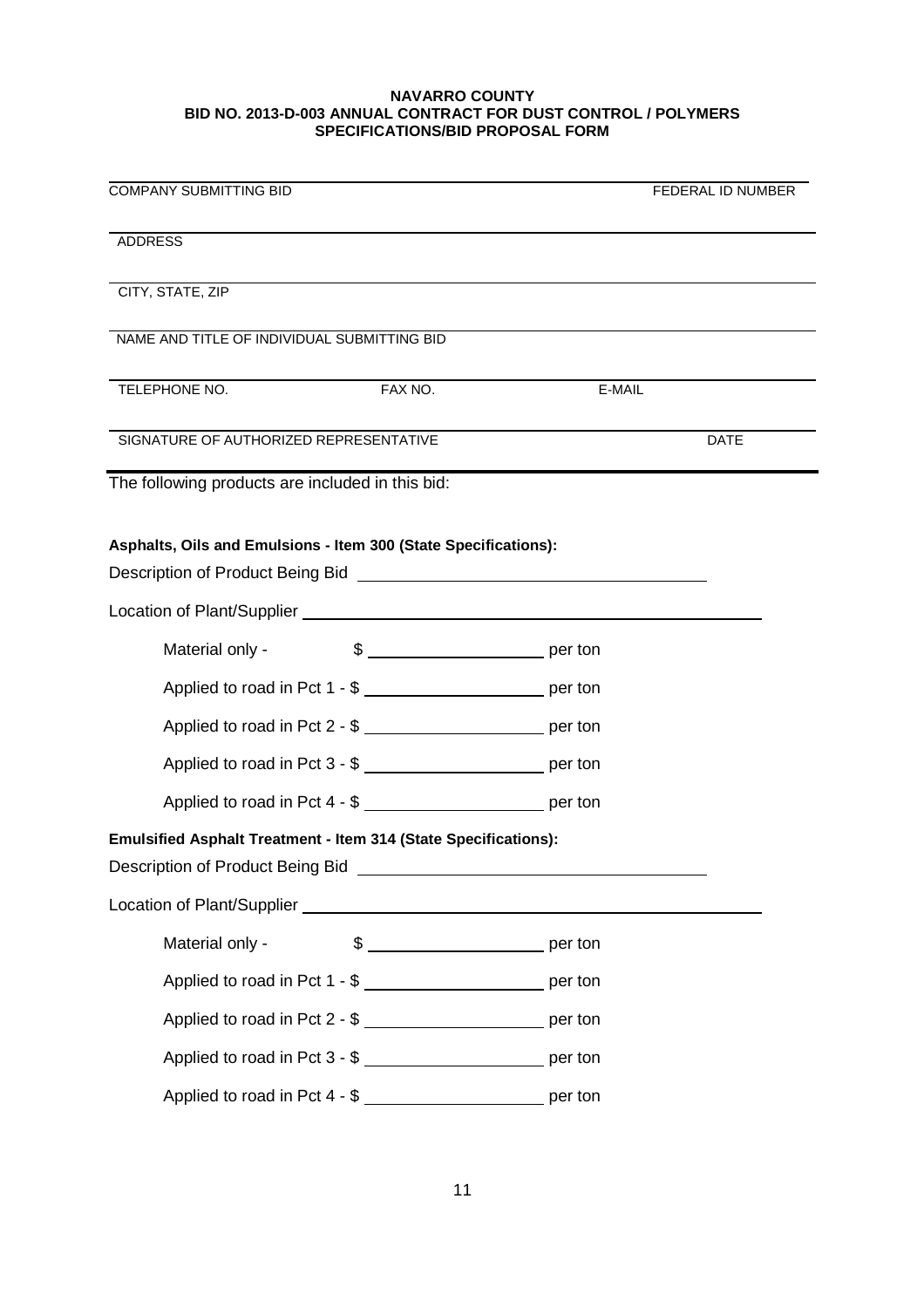| CONFLICT OF INTEREST QUESTIONNAIRE<br>For vendor or other person doing business with local governmental entity                                                                                                                                                                         | FORM CIQ        |  |
|----------------------------------------------------------------------------------------------------------------------------------------------------------------------------------------------------------------------------------------------------------------------------------------|-----------------|--|
| This questionnaire reflects changes made to the law by H.B. 1491, 80th Leg., Regular Session.                                                                                                                                                                                          | OFFICE USE ONLY |  |
| This questionnaire is being filed in accordance with Chapter 176, Local Government Code<br>by a person who has a business relationship as defined by Section 176.001(1-a) with a local<br>governmental entity and the person meets requirements under Section 176.006(a).              | Date Received   |  |
| By law this questionnaire must be filed with the records administrator of the local governmental<br>entity not later than the 7th business day after the date the person becomes aware of facts<br>that require the statement to be filed. See Section 176.006, Local Government Code. |                 |  |
| A person commits an offense if the person knowingly violates Section 176.006, Local<br>Government Code. An offense under this section is a Class C misdemeanor.                                                                                                                        |                 |  |
| Name of person who has a business relationship with local governmental entity.                                                                                                                                                                                                         |                 |  |
| 2<br>Check this box if you are filing an update to a previously filed questionnaire.                                                                                                                                                                                                   |                 |  |
| (The law requires that you file an updated completed questionnaire with the appropriate filing authority not<br>later than the 7th business day after the date the originally filed questionnaire becomes incomplete or inaccurate.)                                                   |                 |  |
| 3<br>Name of local government officer with whom filer has employment or business relationship.                                                                                                                                                                                         |                 |  |
| Name of Officer                                                                                                                                                                                                                                                                        |                 |  |
| This section (item 3 including subparts A, B, C & D) must be completed for each officer with whom the filer has an<br>employment or other business relationship as defined by Section 176.001(1-a), Local Government Code. Attach additional<br>pages to this Form CIQ as necessary.   |                 |  |
| A. Is the local government officer named in this section receiving or likely to receive taxable income, other than investment<br>income, from the filer of the questionnaire?                                                                                                          |                 |  |
| No<br>Yes                                                                                                                                                                                                                                                                              |                 |  |
| B. Is the filer of the questionnaire receiving or likely to receive taxable income, other than investment income, from or at the<br>direction of the local government officer named in this section AND the taxable income is not received from the local<br>governmental entity?      |                 |  |
| No<br>Yes                                                                                                                                                                                                                                                                              |                 |  |
| C. Is the filer of this questionnaire employed by a corporation or other business entity with respect to which the local<br>government officer serves as an officer or director, or holds an ownership of 10 percent or more?                                                          |                 |  |
| No<br>Yes                                                                                                                                                                                                                                                                              |                 |  |
| D. Describe each employment or business relationship with the local government officer named in this section.                                                                                                                                                                          |                 |  |
| $\frac{4}{ }$                                                                                                                                                                                                                                                                          |                 |  |
| Signature of person doing business with the governmental entity                                                                                                                                                                                                                        | Date            |  |

Adopted 06/29/2007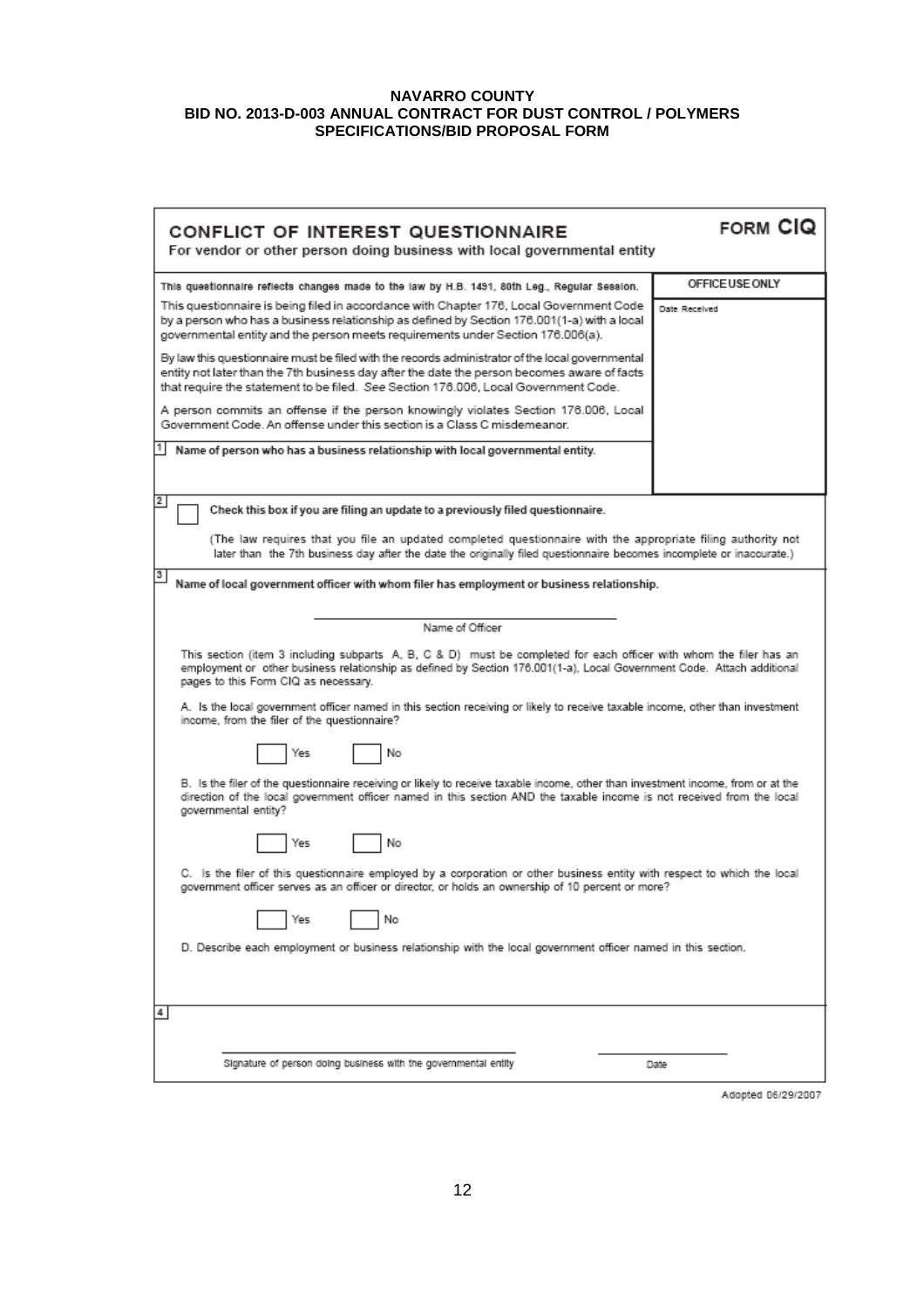## **Contract Checklist**

This project will be bid, let and constructed according to the International Building Code 2006 Standards and the Texas Department of Transportation 2004 Standard Specifications for Construction and Maintenance of Highways, Streets and Bridges.

Following are required Documents to be submitted with the Bid Form:

| A Statement of Bidder's Qualifications must be completed and submitted with the<br>Bid Form.        |
|-----------------------------------------------------------------------------------------------------|
| A Conflict of Interest Questionnaire must be completed and submitted with the<br>Bid Form.          |
| A list of references must be submitted with the form.                                               |
| A Bid Proposal Affidavit must be submitted with the Bid Form.                                       |
| If any statements were <b>not</b> checked please provide an explanation in the given<br>area below. |
|                                                                                                     |
|                                                                                                     |
|                                                                                                     |

\_\_\_\_\_\_\_\_\_\_\_\_\_\_\_\_\_\_\_\_\_\_\_\_\_\_\_\_\_\_\_\_\_\_\_\_\_\_\_\_\_\_\_\_\_\_\_\_\_\_\_\_\_\_\_\_\_\_\_\_\_\_\_\_ \_\_\_\_\_\_\_\_\_\_\_\_\_\_\_\_\_\_\_\_\_\_\_\_\_\_\_\_\_\_\_\_\_\_\_\_\_\_\_\_\_\_\_\_\_\_\_\_\_\_\_\_\_\_\_\_\_\_\_\_\_\_\_\_ \_\_\_\_\_\_\_\_\_\_\_\_\_\_\_\_\_\_\_\_\_\_\_\_\_\_\_\_\_\_\_\_\_\_\_\_\_\_\_\_\_\_\_\_\_\_\_\_\_\_\_\_\_\_\_\_\_\_\_\_\_\_\_\_

> \_\_\_\_\_\_\_\_\_\_\_\_\_\_\_\_\_\_\_\_\_\_\_\_\_ Contractor Signature Date